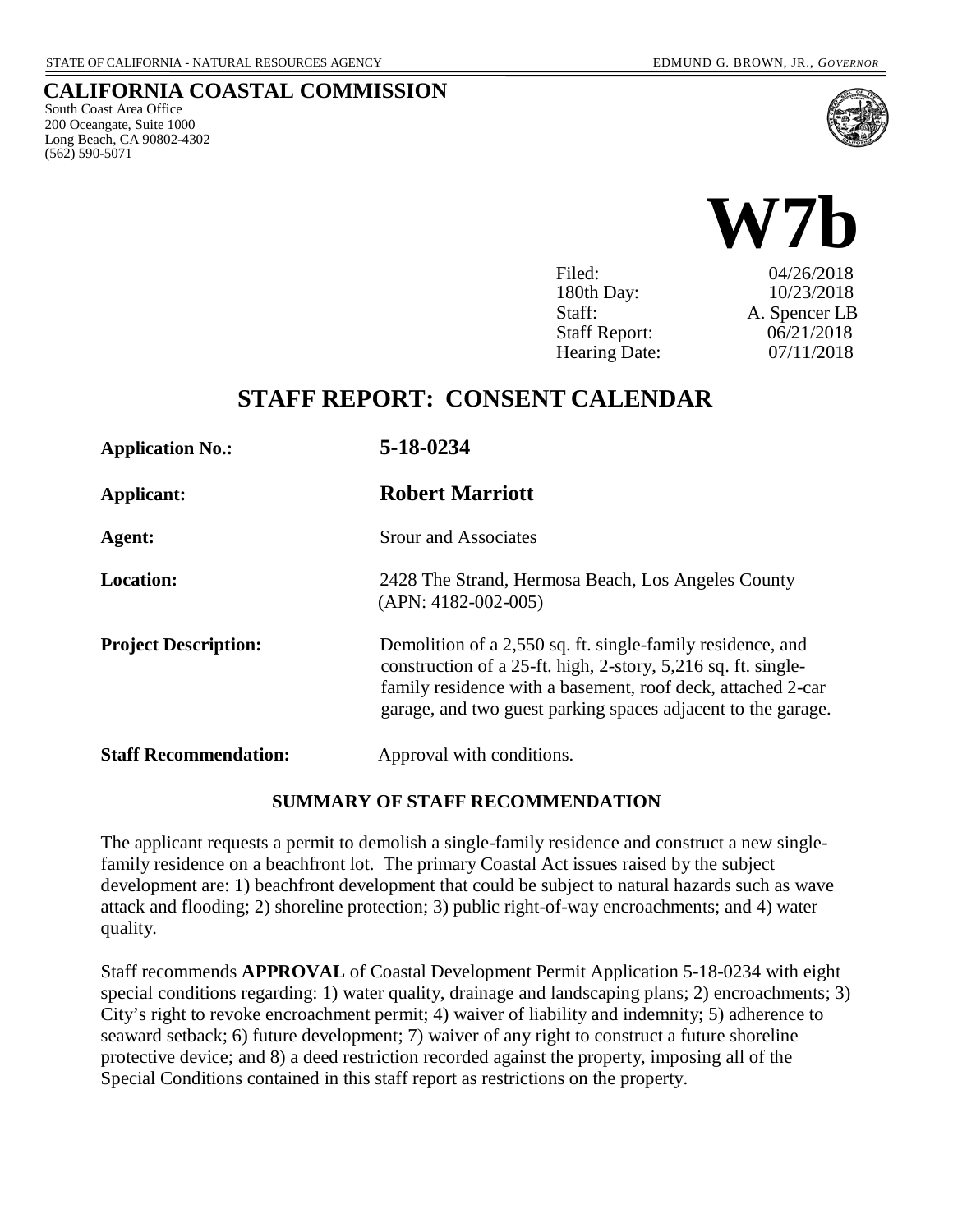# **I. MOTION AND RESOLUTION**

#### **Motion:**

*I move that the Commission approve the coastal development permit applications included on the consent calendar in accordance with the staff recommendations.*

Staff recommends a **YES** vote. Passage of this motion will result in approval of all of the permits included on the consent calendar. The motion passes only by affirmative vote of a majority of the Commissioners present.

#### **Resolution:**

*The Commission hereby approves a coastal development permit for the proposed development and adopts the findings set forth below on grounds that the development as conditioned will be in conformity with the policies of Chapter 3 of the Coastal Act and will not prejudice the ability of the local government having jurisdiction over the area to prepare a Local Coastal Program conforming to the provisions of Chapter 3. Approval of the permit complies with the California Environmental Quality Act because either 1) feasible mitigation measures and/or alternatives have been incorporated to substantially lessen any significant adverse effects of the development on the environment, or 2) there are no further feasible mitigation measures or alternatives that would substantially lessen any significant adverse impacts of the development on the environment.*

### **II. STANDARD CONDITIONS:**

This permit is granted subject to the following standard conditions:

1. **Notice of Receipt and Acknowledgment**. The permit is not valid and development shall not commence until a copy of the permit, signed by the permittee or authorized agent, acknowledging receipt of the permit and acceptance of the terms and conditions, is returned to the Commission office.

2. **Expiration.** If development has not commenced, the permit will expire two years from the date on which the Commission voted on the application. Development shall be pursued in a diligent manner and completed in a reasonable period of time. Application for extension of the permit must be made prior to the expiration date.

3. **Interpretation.** Any questions of intent of interpretation of any condition will be resolved by the Executive Director or the Commission.

4. **Assignment.** The permit may be assigned to any qualified person, provided assignee files with the Commission an affidavit accepting all terms and conditions of the permit.

5. **Terms and Conditions Run with the Land.** These terms and conditions shall be perpetual, and it is the intention of the Commission and the permittee to bind all future owners and possessors of the subject property to the terms and conditions.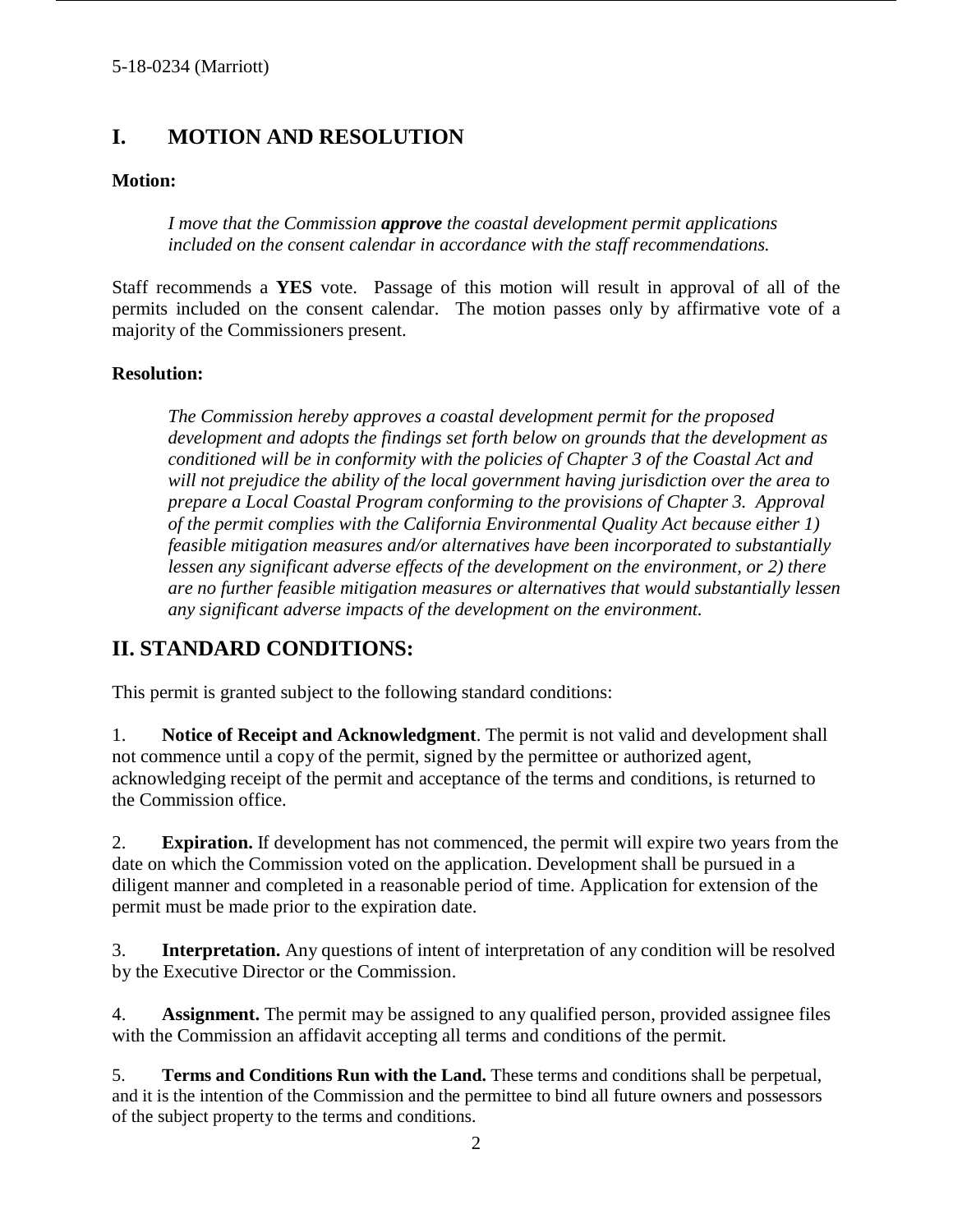## **III. SPECIAL CONDITIONS:**

This permit is granted subject to the following special conditions:

### **1. Water Quality, Drainage and Landscaping Plans.**

A. The applicant shall conform to the drainage and run-off control plan received on March 27, 2018, showing that roof and surface runoff will be captured with area drains and an on-site drainage system attached to an onsite filtration system. Vegetated landscaped areas shall only consist of native plants or non-native drought tolerant plants, which are non-invasive. No plant species listed as problematic and/or invasive by the California Native Plant Society, the California Exotic Pest Plant Council, or as may be identified from time to time by the State of California shall be employed or allowed to naturalize or persist on the site. No plant species listed as a 'noxious weed' by the State of California or the U.S. Federal Government shall be utilized within the property. The applicant shall incorporate Best Management Practices (BMPs) into the construction and post-construction phases of the subject development. The applicant has stated that they shall also comply with the applicable water efficiency and conservation measures of the City's adopted CALGreen standards concerning irrigation systems, and efficient fixtures and appliances.

B. The permittee shall undertake development in accordance with the approved final landscaping and drainage plans. Any proposed changes to the approved plan shall be reported to the Executive Director. No changes to the approved plan shall occur without a Commission amendment to this coastal development permit unless the Executive Director determines that no amendment is legally required.

#### **2. Encroachments**

A. An approximately 150 square-foot patio, which extends approximately 5 feet into the public right-of-way, for approximately 30 feet along the width of the seaward property line, is the only development allowed by this Coastal Development Permit (5-18-0234) in the City of Hermosa Beach Oceanfront Encroachment Area, at 2428 The Strand, as shown in **[Exhibit](https://documents.coastal.ca.gov/reports/2018/7/W7b/W7b-7-2018-exhibits.pdf) 2**. Any development in the oceanfront public right-of-way, including additional improvements, repairs, and maintenance, cannot occur without an amendment to this coastal development permit or a new coastal development permit from the Coastal Commission, unless the Executive Director determines through written confirmation that no amendment or new permit is legally required.

B. PRIOR TO ISSUANCE OF THE COASTAL DEVELOPMENT PERMIT, the applicant shall submit evidence, for the review and approval of the Executive Director that the applicant has made the initial payment to the City's public access impact mitigation program (i.e. annual payment to City for encroachment.) The applicant and all other successors and assigns shall remain enrolled in the City's public access impact mitigation program (i.e. annual payment to City for encroachment) and make the recurring annual payment so long as the encroachment remains in place.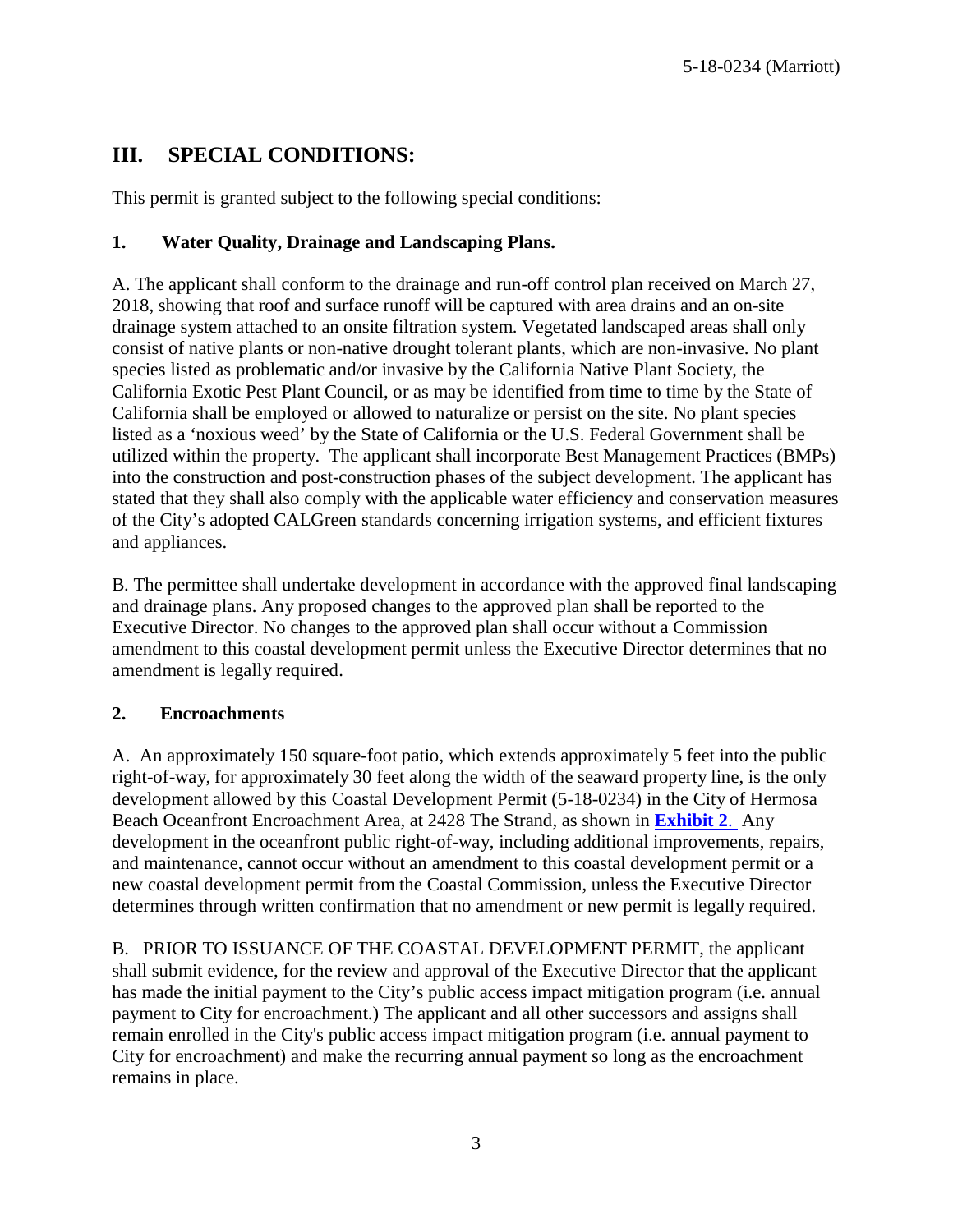**3. City's Right to Revoke Encroachment Permit.** Approval of this coastal development permit shall not restrict the City's right and ability to revoke, without cause, the approved City encroachment permit in order to construct public access and recreation improvements within the public right-of-way.

**4. Assumption of Risk, Waiver of Liability and Indemnity.** By acceptance of this permit, the applicant acknowledges and agrees (i) that the site may be subject to hazards from flooding, sea-level rise, erosion and wave uprush; (ii) to assume the risks to the applicant and the property that is the subject of this permit of injury and damage from such hazards in connection with this permitted development; (iii) to unconditionally waive any claim of damage or liability against the Commission, its officers, agents, and employees for injury or damage from such hazards; and (iv) to indemnify and hold harmless the Commission, its officers, agents, and employees with respect to the Commission's approval of the project against any and all liability, claims, demands, damages, costs (including costs and fees incurred in defense of such claims), expenses, and amounts paid in settlement arising from any injury or damage due to such hazards.

5. **Minimum Seaward Setbacks**. The rear (seaward) setback of the structure shall not be less than 5 feet from the property line on the ground floor, and no less than 3 feet from the property line on the second and third floors. This shall apply to all habitable areas, non-habitable areas, and foundation of the structure except for ground level patios.

### **6. Future Development.**

This permit is only for the development described in coastal development permit (CDP) No. 5- 18-0234. Pursuant to Title 14 California Code of Regulations (CCR) Section 13250(b)(6), the exemptions that would otherwise be provided in Public Resources Code (PRC) Section 30610(a) shall not apply to the development governed by CDP No. 5-18-0234. Accordingly, any future improvements to this structure authorized by this permit shall require an amendment to CDP No. 5-18-0234 from the Commission or shall require an additional CDP from the Commission or from the applicable certified local government. In addition thereto, an amendment to CDP No. 5- 18-0234 from the Commission or an additional CDP from the Commission or from the applicable certified local government shall be required for any repair or maintenance identified as requiring a permit pursuant to PRC Section 30610(d) and Title 14 CCR Sections 13252(a)-(b).

### **7. Waiver of Rights to Future Shoreline Protective Device**

By acceptance of this permit, the applicant acknowledges that this project constitutes new development under the Coastal Act, and is therefore not entitled to a shoreline protective device under Section 30235 of the Coastal Act. Thus, by acceptance of this permit, the applicant hereby waives, on behalf of itself and all successors and assigns, any rights to construct such devices that may exist under applicable law. The applicant further agrees, on behalf of itself and all successors and assigns, that the landowner(s) shall remove the development authorized by this permit, including the residence, garage, foundations, permitted encroachments, and patio if (a) any government agency has ordered that the structures are not to be occupied due to coastal hazards, or if any public agency requires the structures to be removed; (b) essential services to the site can no longer feasibly be maintained (e.g., utilities, roads); (c) the development is no longer located on private property due to the migration of the public trust boundary; (d) removal is required pursuant to LCP policies for sea-level rise adaptation planning; or (e) the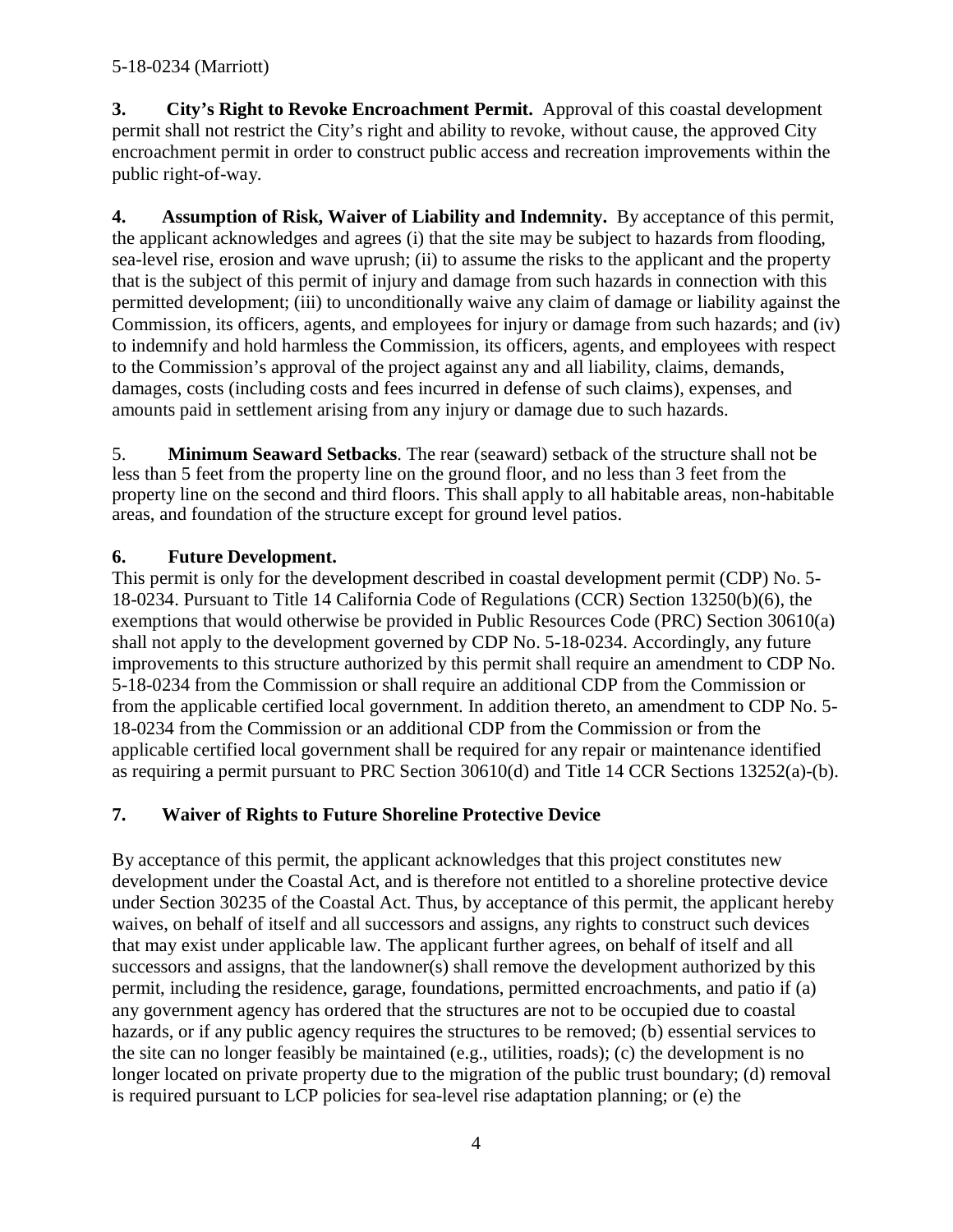development would require a shoreline protective device that is inconsistent with the coastal resource protection policies of the Coastal Act or certified LCP to prevent a-d above. In the event that portions of the development fall to the beach before they are removed, the landowner(s) shall remove all recoverable debris associated with the development from the beach and ocean and lawfully dispose of the material in an approved disposal site. Such removal shall require a coastal development permit.

#### 8. **Deed Restriction.** PRIOR TO ISSUANCE OF THIS COASTAL DEVELOPMENT PERMIT, the applicant shall submit to the Executive Director for review and approval documentation demonstrating that the applicant has executed and recorded against the parcel(s) governed by this permit a deed restriction, in a form and content acceptable to the Executive Director: (1) indicating that, pursuant to this permit, the California Coastal Commission has

authorized development on the subject property, subject to terms and conditions that restrict the use and enjoyment of that property; and (2) imposing the Special Conditions of this permit, as covenants, conditions and restrictions on the use and enjoyment of the Property. The deed restriction shall include a legal description of the entire parcel or parcels governed by this permit. The deed restriction shall also indicate that, in the event of an extinguishment or termination of the deed restriction for any reason, the terms and conditions of this permit, shall continue to restrict the use and enjoyment of the subject property so long as either this permit or the development it authorizes, or any part, modification, or amendment thereof, remains in existence on or with respect to the subject property.

# **IV. FINDINGS AND DECLARATIONS:**

# **A. PROJECT DESCRIPTION AND LOCATION**

The applicant is proposing to demolish a 2,550 square-foot single-family residence and construct a 25-foot high, three-story, 5,216 square-foot single-family residence with a ground-level patio and attached two-car garage **[\(Exhibit 2\)](https://documents.coastal.ca.gov/reports/2018/7/W7b/W7b-7-2018-exhibits.pdf)**. The site is located in a Medium Density Residential (R-2B) zone, which restricts structure height to 25 feet, and the proposed single-family residence adheres to this designation and is consistent with past Commission permit actions. Some landscaping is proposed utilizing native or non-native, non-invasive, and drought tolerant plants. Proposed grading includes 192 cubic yards of cut and 11 cubic yards of fill.

The subject site is a residential lot located at 2428 The Strand in the City of Hermosa Beach, Los Angeles County **[\(Exhibit 1\)](https://documents.coastal.ca.gov/reports/2018/7/W7b/W7b-7-2018-exhibits.pdf)**. The site is a beachfront lot located within a developed urban residential area approximately 0.3 miles north of the Hermosa Beach Pier, between the first public road and the sea. The lot size is approximately 3,647 square feet in an area located on the inland side of The Strand – an improved 26 foot wide public right-of-way that separates the residential development from the public beach. The Strand extends for approximately 4 miles, from 45<sup>th</sup> Street (the border between El Segundo and Manhattan Beach) to Herondo Street (the border between Hermosa Beach and Redondo Beach). Approximately 20 feet of The Strand is used by both residents and visitors for recreational purposes such as walking, jogging, biking, etc., as well as for access to the shoreline. Approximately 5-6 feet of The Strand is used as private encroachment by adjacent homeowners using the city's encroachment permit. The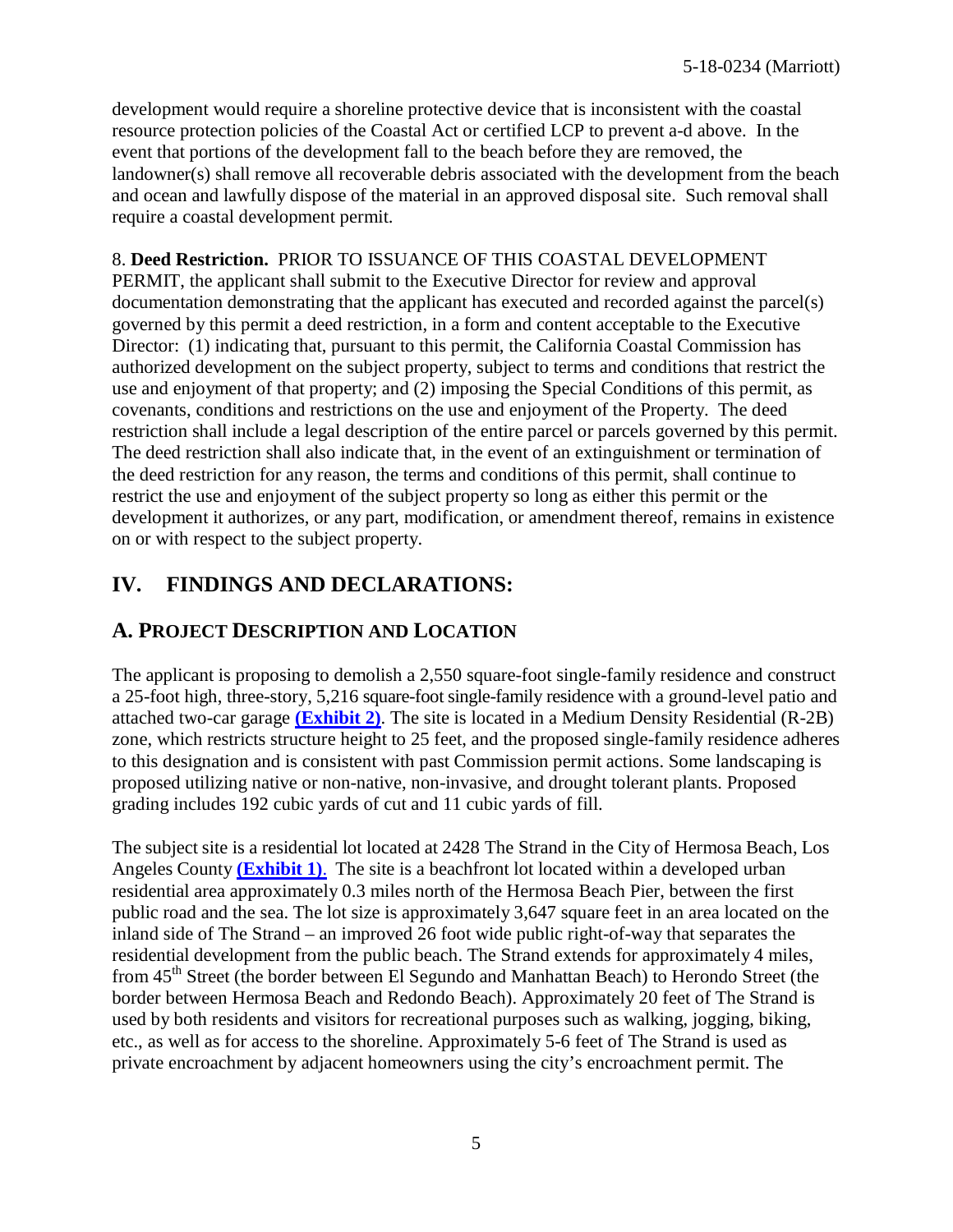nearest vertical public access to the beach is available via the public right-of-way at the western end of  $25<sup>th</sup>$  Street, located approximately 57 feet north of the site.

A majority of the development adjacent to The Strand is developed with single-family and multifamily residences ranging in size from 2,400 square feet to 3,700 square feet. The residences in the immediate area surrounding the project site are 3-story, 30 foot-high structures. The proposed 25-foot high, 5,216 square foot single-family residence is of a similar mass and scale to other properties in the project vicinity. Therefore, the proposed project is compatible with the community character of the area.

The project site is located on an oceanfront lot, and is therefore vulnerable to erosion, flooding, wave runup, and storm hazards. These hazard risks are exacerbated by sea-level rise that is expected to occur over the coming decades. In this geographic area, the main concerns raised by beach fronting development are impacts to public access and recreation, and whether hazardous conditions might eventually lead to a request to build a shoreline protection device to protect the proposed development.

The Coastal Act discourages shoreline protection devices because they generally cause adverse impacts to coastal resources and can constrain the ability of the shoreline to respond to dynamic coastal processes. As a sandy beach erodes, the shoreline will generally migrate landward toward the structure, resulting in a reduction and/or loss of public beach area with no increase of the landward extent of the beach. A beach that rests either temporarily or permanently at a steeper angle than under natural conditions will have less horizontal distance between the mean low water and mean high water lines, which narrows the beach area available for public access. Shoreline protective devices also result in a progressive loss of sand because shore material is not available to nourish the nearshore sand bar. The lack of an effective sand bar can allow such high wave energy on the shoreline that materials may be lost offshore, where it is no longer available to nourish the beach. This also affects public access through a loss of beach area. Shoreline protection devices such as revetments, seawalls, and bulkheads cumulatively affect shoreline sand supply and public access by causing accelerated and increased erosion on adjacent public beaches. Such a protective structure is often placed on public land rather than on the private property it is intended to protect, resulting in a physical loss of beach area formerly available to the general public. In general, shoreline protection devices are not attractive, can detract from a natural beach experience, and adversely impact public views. Shoreline protective devices, by their very nature, tend to conflict with various LCP and Chapter 3 policies because shoreline structures can have a variety of adverse impacts on coastal resources, including adverse effects on sand supply, public access, coastal views, natural landforms, and overall shoreline beach dynamics on and off site, ultimately resulting in the loss of beach.

Because shoreline protection devices, such as seawalls, revetments, and groins, can create adverse impacts on coastal processes, Coastal Act Section 30253 specifically prohibits development that could "…create [or] contribute significantly to erosion, geologic instability, or destruction of the site or surrounding area or in any way require the construction of protective devices that would substantially alter natural landforms along bluffs and cliffs." However, Section 30235 of the Coastal Act recognizes that *existing* development may be protected by shoreline protective devices subject to certain conditions. This limitation is particularly important when considering new development, such as in this case, because if it is known that a new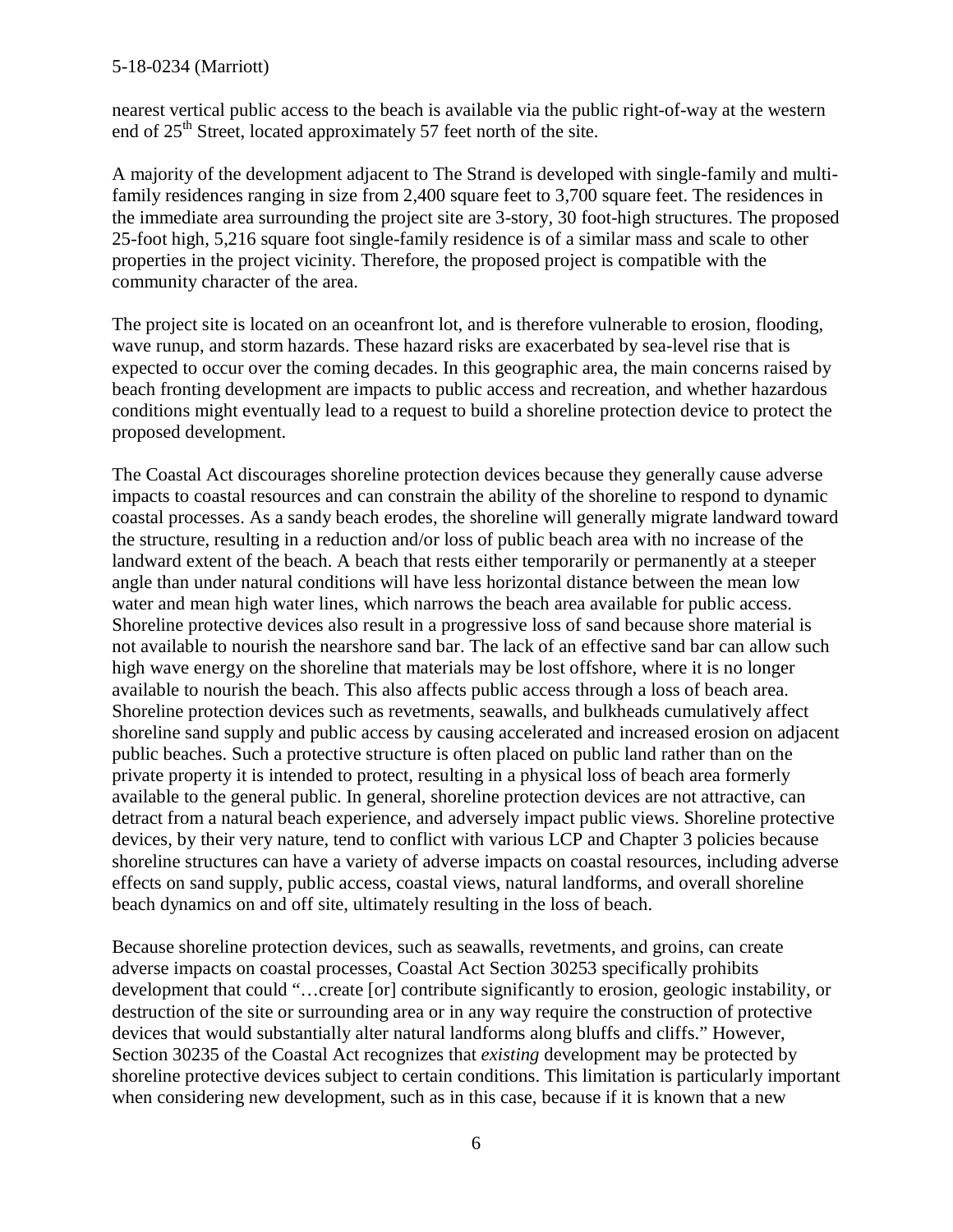development may need shoreline protection in the future, it would be unlikely that such development could be found to be consistent with Section 30253 of the Coastal Act. Therefore, the Commission's action on this project must consider the effects of wave uprush, flooding, and storm events (with sea-level rise considerations) on public access and recreation.

#### **Sea-level Rise**

Sea-level has been rising for many years. Several different approaches have been used to analyze the global tide gauge records in order to assess the spatial and temporal variations, and these efforts have yielded sea-level rise rates ranging from about 1.2 mm/year to 1.7 mm/year (about 0.5 to 0.7 inches/decade) for the 20th century, but since 1990 the rate has more than doubled, and the rate of sea-level rise continues to accelerate. Since the advent of satellite altimetry in 1993, measurements of absolute sea-level from space indicate an average global rate of sea-level rise of 3.4 mm/year or 1.3 inches/decade – more than twice the average rate over the 20th century and greater than any time over the past one thousand years.<sup>[1](#page-6-0)</sup> Recent observations of sea-level along parts of the California coast have shown some anomalous trends; however, there is unequivocal evidence that the climate is warming, and such warming is expected to cause sea-levels to rise at an accelerating rate throughout this century.

The State of California has undertaken significant research to understand how much sea-level rise to expect over this century and to anticipate the likely impacts of such sea-level rise. In 2013, the Ocean Protection Council (OPC) adopted the National Research Council (NRC) report, "Sea-Level Rise for the Coasts of California, Oregon, and Washington: Past Present and Future", as best available science for the State of California, and recommended in its 2013 State Sea-Level Rise Guidance that state agencies and others use these projections in their planning processes (the Coastal Commission also adopted the NRC report as best available science its 2015 Sea-level Rise Policy Guidance). Two subsequent OPC reports have updated the best available science, including the *Rising Seas in California: An Update on Sea-Level Rise Science*, released in April 2017 by a working group of OPC's Science Advisory team, and the *State of California Sea Level-Rise Guidance: 2018 Update*. The OPC's most recent projections in its statewide sea-level rise guidance is that in this area sea levels may rise between 1.8 and 5.3 feet by the year 2090, though there is a risk of much more significant sea-level rise depending on various uncertainties, including the dynamics of ice sheet loss. The projection is given in a range largely because researchers cannot know exactly how much greenhouse gases we will continue to emit over the coming decades – large-scale curtailment of greenhouse gas emissions would keep sea-level rise towards the lower end of the projections, while business as usual emissions scenarios would result in the higher end of the projections. Because the world has continued along the "business as usual" scenario (and data suggests temperatures and sea-level rise are tracking along the higher projections), OPC and the Natural Resources Agency have continued to recommend that we avoid relying on the lower projections in planning and decision-making processes.

As our understanding of sea-level rise continues to evolve, it is possible that sea-level rise projections will continue to change as well (as evidenced by the recent updates to best available science). While uncertainty will remain with regard to exactly how much sea-levels will rise and when, the direction of sea-level change is clear and it is critical to continue to assess sea-level

<span id="page-6-0"></span> $\overline{a}$ <sup>1</sup> <http://www.opc.ca.gov/webmaster/ftp/pdf/docs/rising-seas-in-california-an-update-on-sea-level-rise-science.pdf>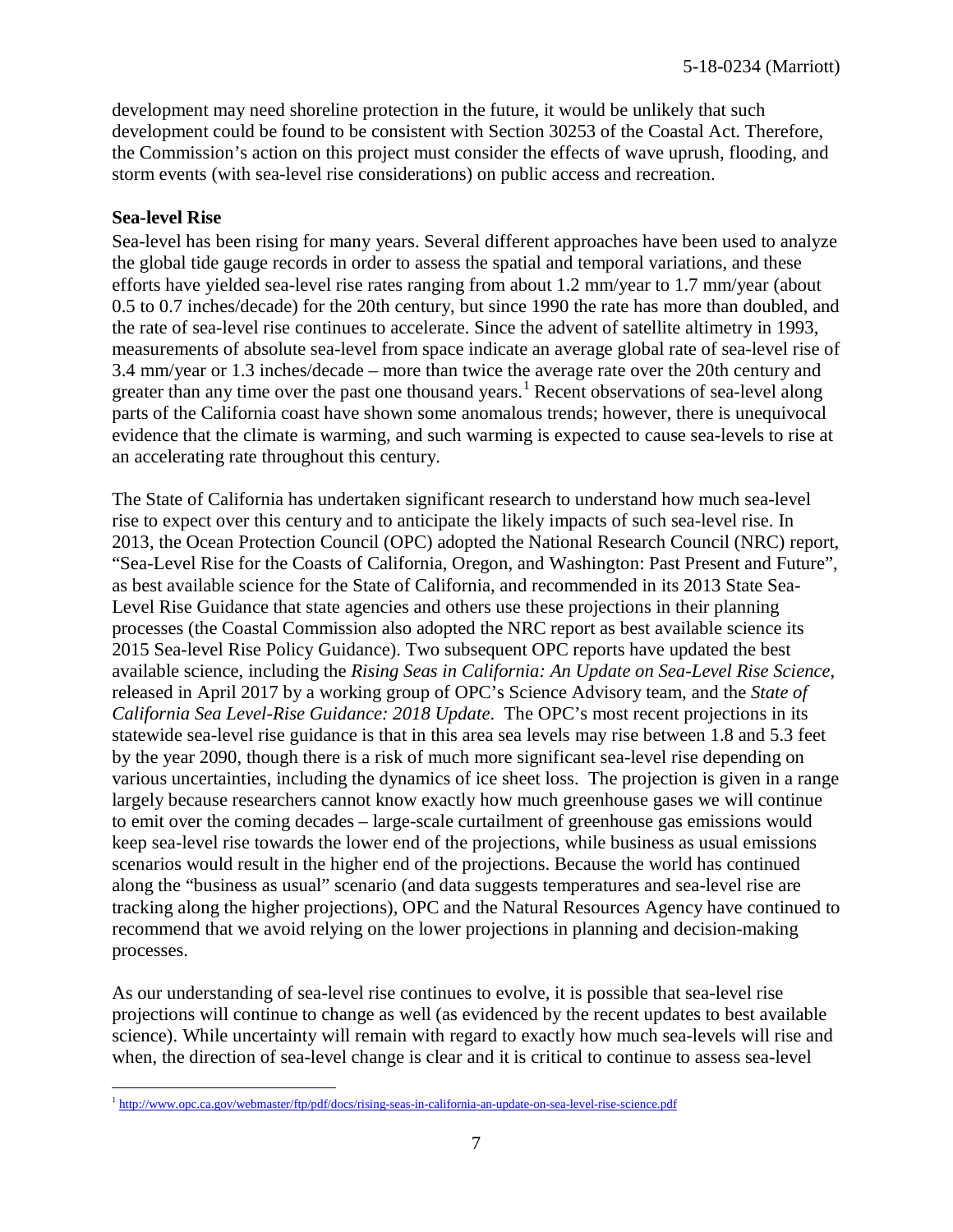rise vulnerabilities when planning for future development. Importantly, maintaining a precautionary approach that considers high or even extreme sea-level rise rates and includes planning for future adaptation will help ensure that decisions are made that will result in a resilient coastal California.

On the California coast, the effect of a rise in sea-level will be the landward migration of the intersection of the ocean with the shore, which will result in increased flooding, erosion, and storm impacts to coastal areas. On a relatively flat beach, with a slope of 40:1, a simple geometric model of the coast indicated that every centimeter of sea-level rise will result in a 40 cm landward movement of the ocean/beach interface. For fixed structures on the shoreline, such as a seawall, an increase in sea-level will increase the inundation of the structure. More of the structure will be inundated or underwater than is inundated now and the portions of the structure that are now underwater part of the time will be underwater more frequently. Accompanying this rise in sea-level will be an increase in wave heights and wave energy. Along much of the California coast, the bottom depth controls the nearshore wave heights, with bigger waves occurring in deeper water. Since wave energy increases with the square of the wave height, a small increase in wave height can cause a significant increase in wave energy and wave damage. Combined with the physical increase in water elevation, a small rise in sea-level can expose previously protected back shore development to increased wave action, and those areas that are already exposed to wave action will be exposed more frequently, with higher wave forces. Structures that are adequate for current storm conditions may not provide as much protection in the future.

The City of Hermosa Beach completed an initial sea-level rise vulnerability assessment in [2](#page-7-0)014.<sup>2</sup> The report indicates that the City's shoreline is highly vulnerable to change due to the very soft substrate (sand dunes) that were built upon, and the reduced influx of sediment to the littoral cell. The report also indicates that Hermosa Beach has gained significant beach width due to past sand replenishment projects, including replenishment needed to protect Los Angeles' Hyperion Sewage Treatment Plant, and that the structures protecting King Harbor in Redondo Beach, just to the south, serve as a sediment trap that benefits Hermosa's beach area. The report concludes on page 18 that:

*To the extent future coastal erosion increases as a result of sea-level rise and related changes in sediment dynamics, and if future beach replenishment is not maintained, Hermosa Beach should expect a reduction of the protective beach buffer in front of the city. As a result, future flooding and storm surge could have a more destructive and farther-inland reaching impact than if the beach remains stable. In the absence of having [such] a detailed engineering study, the estimates of inland flooding under the higher sea-level rise scenario used here thus may not fully capture the extent of potential risks to the city.*

In addition, in addressing the impacts of shoreline protection, the report states on page 61:

*… Given the currently human-made wide beach, the question of additional shoreline protection has not been a priority issue in Hermosa Beach. However, virtually the entire* 

<span id="page-7-0"></span> $\overline{a}$  $^2$  Ekstrom, J, Moser, S. Vulnerability and Adaptation to Sea Level Rise: An Assessment for the City of Hermosa Beach, September 2014.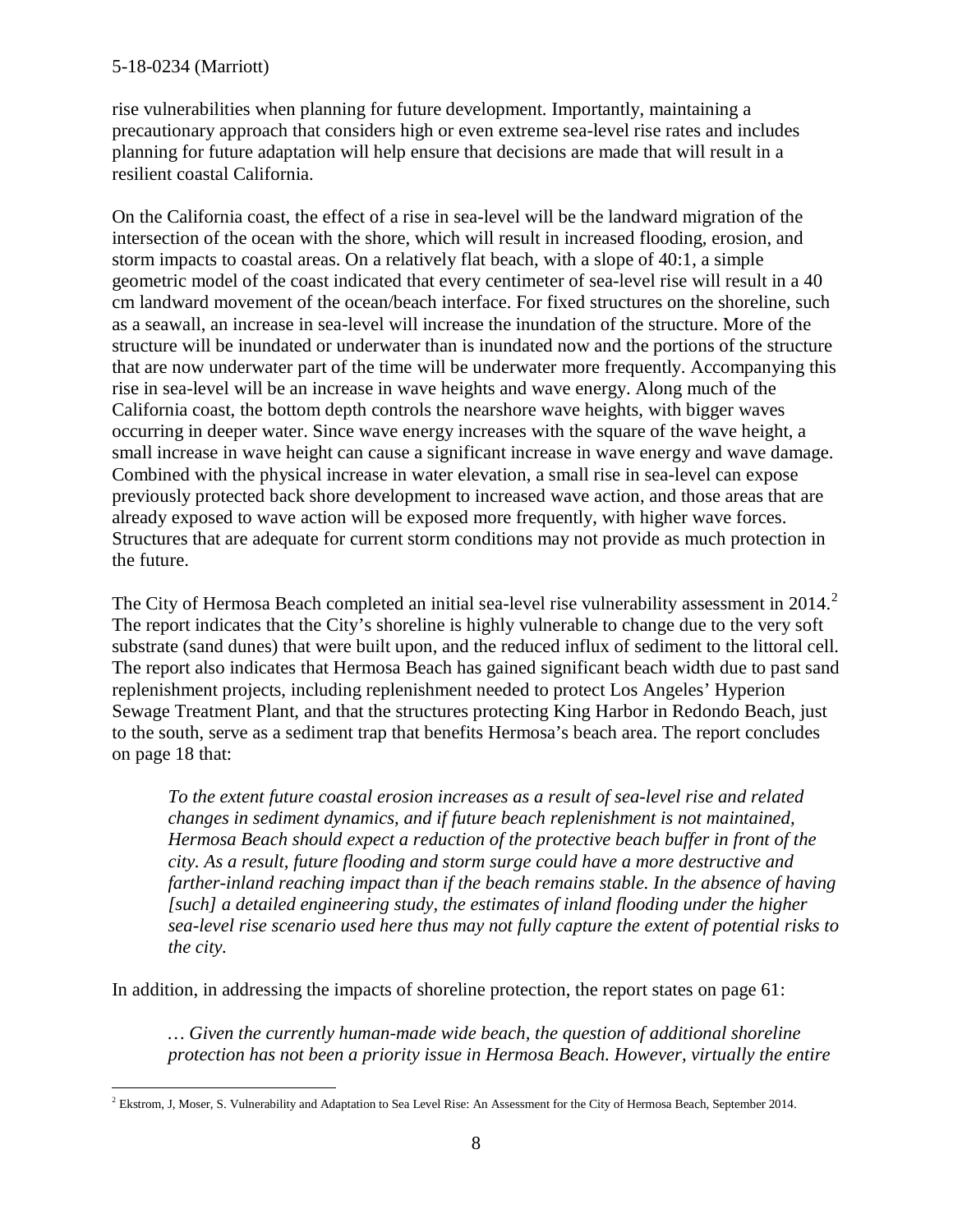*shoreline is fronted by the Strand – the bike- and walkway that marks the hardened boundary between the beach and residential/commercial development of the city proper. The Strand serves effectively as a low seawall along the full length of the city, set back from the shoreline and fronted by the beach. If beach erosion were to continue unabated as a result of accelerated sea-level rise, it would eventually lead to a situation where the water's edge would be at the base of the Strand seawall. Missing the beach buffer, the waves – particularly storm waves – would eventually undercut the seawall and damage the Strand.* 

Therefore, there is a high degree of uncertainty regarding future impacts of sea-level rise within the City and at the project site, which is adjacent to the Strand, not only caused by the uncertainty of global sea-level rise projections, but also by uncertainty related to the long-term effectiveness and feasibility of sand replenishment,<sup>[3](#page-8-0)</sup> as well as the potential for changes in coastal management approaches within the littoral cell, which could significantly impact sediment transport in the area. Future impacts from sea-level rise may include not only increased hazards at the project site, but also loss of public beach area within the City. These impacts will be further evaluated and addressed in the City's LCP planning process, which is currently underway, with the benefit of two LCP grants from the Commission.

#### **Application to this Project**

 $\overline{a}$ 

The applicant has submitted a Coastal Hazard and Wave Runup Study dated July 3, 2017 prepared by Geosoils, Inc. of Carlsbad, CA for this property. The study concludes that because there is a wide sandy beach **(**approximately 420 feet wide) between the subject property and the Pacific Ocean, wave runup and overtopping will not significantly impact this site over the life of the proposed improvements. The report finds that this holds true even for an estimated sea-level rise ranging from 1.25 feet to 4.5 feet. As mentioned previously, however, the sea-level rise projections from the OPC's 2018 guidance are 1.8 to 5.3 feet, potentially significantly higher than the levels analyzed by Geosoils. In addition, these projections have a level of uncertainty, as beaches are dynamic areas and our understanding of climate change and sea-level rise is constantly evolving. Therefore, the proposed new development, as a beachfront property, may be threatened by sea-level rise at some point in the future and require a shoreline protection device, if the rate of erosion and wave uprush accelerates faster than projected or if there are changes in the frequency or effectiveness of beach nourishment activities or changes to sediment management in the area.

In any case, new development is not entitled to shoreline protection under the Coastal Act and the Commission would not likely approve this project if it required a shoreline protection device now or at some point in the future. The applicant must therefore acknowledge that the project, as new development, is not entitled to shoreline protection and it must waive any possible right to construct a shoreline protective device for the property in the future, as outlined in **Special Condition 7.** Further, the landowner must remove the development if (a) any government agency has ordered that the structures are not to be occupied due to coastal hazards, or if any public agency requires the structures to be removed; (b) essential services to the site can no longer feasibly be maintained (e.g., utilities, roads); (c) the development is no longer located on

<span id="page-8-0"></span><sup>&</sup>lt;sup>3</sup> As sea level rises, there will be larger demand for limited beach-suitable sediment, and increased waves and flooding will lead to more frequent and severe erosion events, thereby increasing costs and reducing the effectiveness of nourishment efforts.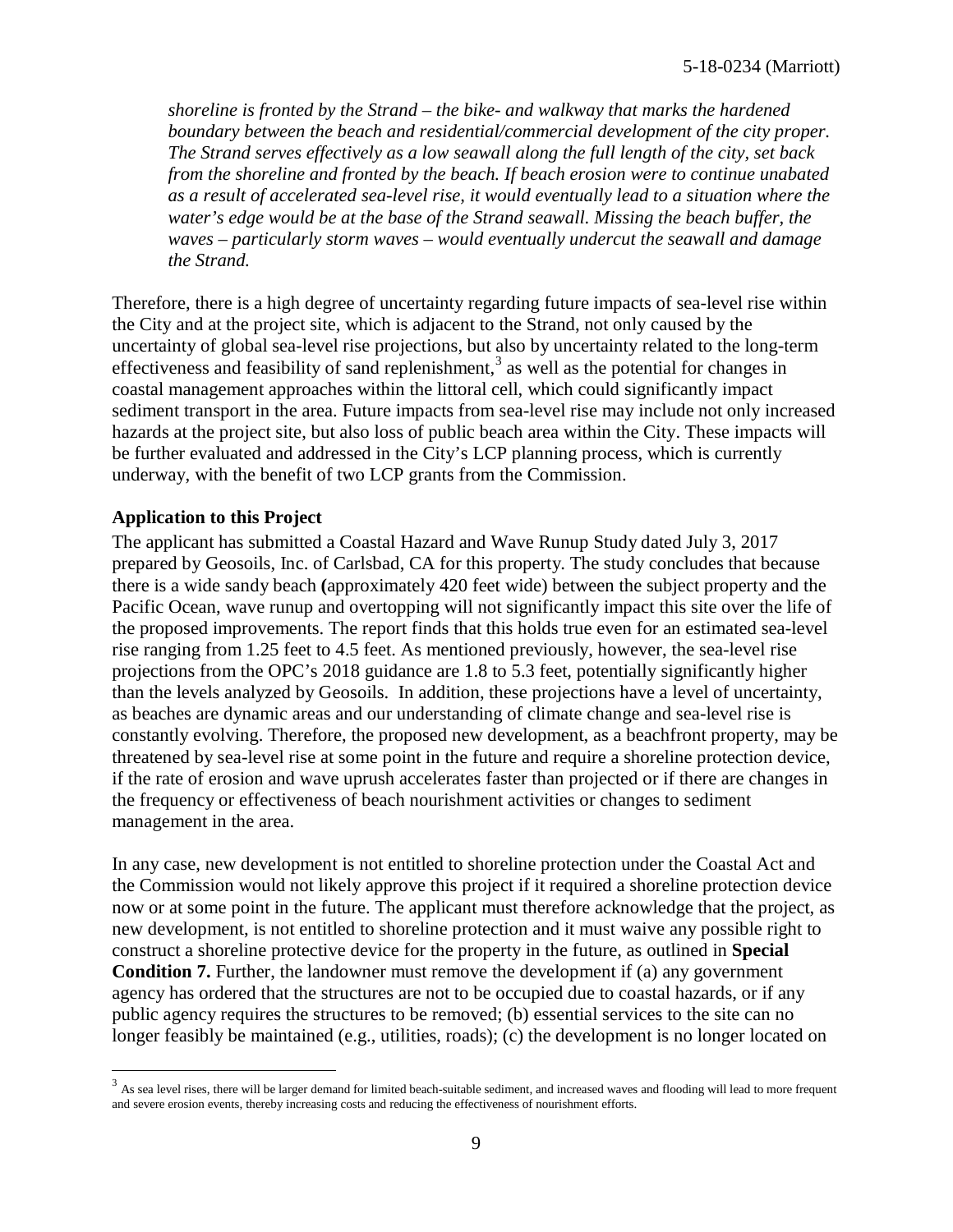private property due to the migration of the public trust boundary; (d) removal is required pursuant to LCP policies for sea-level rise adaptation planning; or (e) the development would require a shoreline protective device to prevent a-d above that is inconsistent with the coastal resource protection policies of the Coastal Act or certified LCP. **Special Condition 2** requires that if any of the proposed development becomes threatened by coastal hazards in the future, even though information presented by the applicant's engineer today finds that that is not expected, then the threatened development may need to be removed. This condition recognizes that the applicant's consultant has found that the site is currently expected to be safe, while also recognizing that predictions of the future of sea-level rise, flooding, and their impacts in Hermosa Beach, cannot be made with certainty. Thus, **Special Condition 4** ensures that the risks of property damage or loss arising from sea-level rise or other changed circumstances are borne by the applicant enjoying the benefits of its private new development, and not the public.

Commission staff has reviewed the submitted coastal hazards analysis and has utilized the Our Coast, Our Future flood maps to analyze the project site's vulnerability to coastal hazards. The Commission concurs that beach erosion and wave uprush events will not significantly impact the proposed development given the current width of the public beach. In addition, the flood maps also show that the subject site is not likely to flood over the next 75 years under a 5.7 foot sealevel rise scenario and a 100 year storm scenario. This was determined using the "Flood Potential" model, which utilizes spatially variable elevation data to display the minimum and maximum flooding possible. The applicant has indicated that the basement will not require dewatering because it is not being built into the water table. However, the basement may be at risk of flooding if the water table rises as a result of future sea-level rise. Should the applicant need to implement flood-protection measures on the property in the future (such as basement dewatering), it would need to submit an application for a coastal development permit for such measures. A more comprehensive strategy to address the flooding hazard in the low-lying beach areas in Hermosa Beach will be addressed in the Hermosa Beach LCP. Given that the applicant has chosen to implement the project on a beachfront lot despite potential risks from wave attack, erosion, sea-level rise, and flooding, the applicant must assume the risks and waive the rights to a shoreline protective device. Therefore, the Commission imposes **Special Condition 7.** 

The first floor of the proposed development is set back 5 feet from the seaward property line and the upper floors are setback 3 feet from the seaward property line, which is consistent with the Hermosa Beach setback requirements. Although Hermosa Beach's setback requirements are not the standard of review for this permit, they provide guidance regarding the project's consistency with Coastal Act Chapter 3 public access policies. The five-foot minimum setback creates a buffer between the landward edge of The Strand public access way and the beginning of the private structure. Therefore, the public is able to recreate throughout The Strand without the illusion that they are walking on private property, which could dissuade the public from utilizing The Strand. Given the width of the beach, and the additional setback for the property, there is an adequate setback to protect the structure from any future sea-level rise. There is also adequate room for adaptive measures (i.e. sandbags, barriers) on the property in the event that wave uprush does reach the property within the life of the structure without impacting public access (i.e. placement of sandbags along the public portion of The Strand). To ensure that the required setback is maintained, the Commission imposes **Special Condition 5**, requiring that the structure adheres to a minimum 5 foot setback from the seaward property line.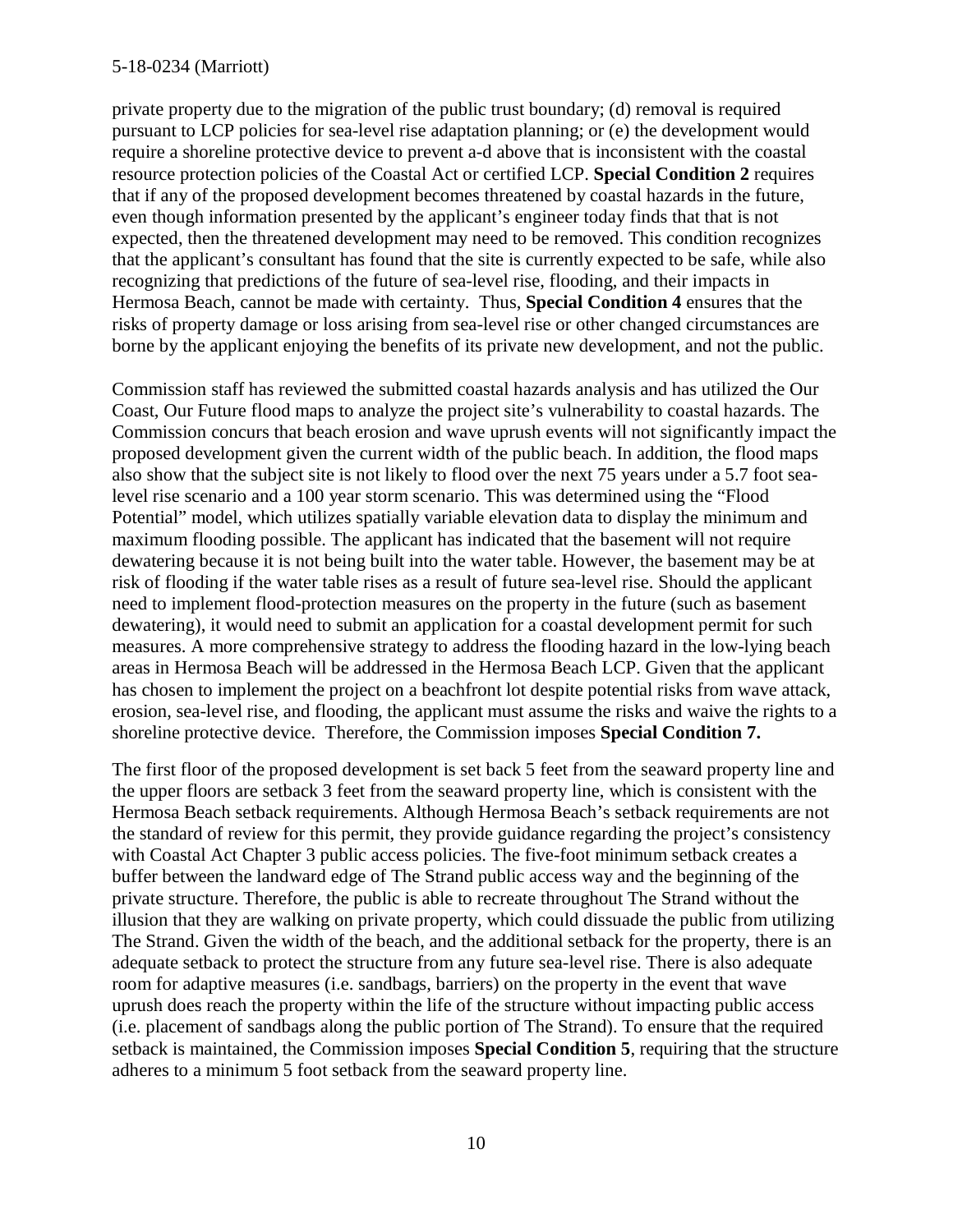The project site has an approximately 150 square-foot portion of the patio and a 42 inch wall that currently encroaches 5 feet into the public right-of-way at the seaward side of the property. The area of the patio encroachment is currently privately developed and is used in tandem with the portion of the patio that is located entirely within the private property. The encroachment area is under a separate lease agreement, and is subject to review, approval, and revocation by the City of Hermosa Beach Public Works Department. The applicant is proposing to add landscaping and to re-stucco the existing 42" wall in the encroachment area. The proposed encroachment is consistent with previously issued coastal development permits in the area, and does not currently impact public access by extending onto the public portion of The Strand. However, with sea-level rise or an increased use of the Strand, the City may require a widening of the public walkway, and further require that the applicant and all successors/assigns remove the encroachment in order to accommodate the change to the Strand. To ensure that the applicant maintains its encroachment permit with the City, which is revocable by the City of Hermosa Beach Public Works Department, the Commission imposes **Special Conditions 2 and 3** regarding the applicant's rights and obligations related to the encroachment.

The project includes a system to manage and increase on-site percolation of runoff, including area drains, a drainage system, and an onsite filtration system, which will direct runoff flow to a storm drain located on Beach Avenue using a sump pump. In addition, landscaped planters and side yards will work to capture storm runoff. Best management practices will also be incorporated throughout the course of construction. To ensure that the project conforms to the drainage and run-off control plan received on March 27, 2018, the Commission imposes **Special Condition 1.**

The project has been designed and conditioned to be consistent with the relevant Coastal Act Chapter 3 policies. However, the project's location adjacent to the beach may cause adverse impacts to coastal views and public access. Section 13250 of the Title 14 California Code of Regulations (CCR) states that internal floor area additions that are less than 10 percent of the current structure's floor area, and height increases of less than 10 percent of the current structure's height are exempt from permit requirements, given that the structure is between the beach and the first public access road parallel to the beach. However, for the residences adjacent to The Strand, even minimal increases in height or floor area have the potential to impact public beach access routes or close off view corridors from public viewing areas. Therefore, the Commission imposes **Special Condition 6**, requiring the applicant to submit a new CDP application or amendment application for any future improvements, even those improvements that would normally be exempt from permit requirements under Section 13250 of the Title 14 CCR.

### **B. HAZARDS**

Development adjacent to the ocean is inherently hazardous. Development which may require a protective device in the future cannot be allowed due to the adverse impacts such devices have upon, among other things, public access, visual resources and shoreline processes. To minimize the project's impact on shoreline processes, and to minimize risks to life and property, the development has been conditioned to: require an appropriate set-back from the water; require a drainage and runoff control plan to direct, treat, and minimize the flow of water offsite; require the property owner to waive any rights to construct a shoreline protective device that may exist under applicable law; and to require that the landowner and any successor-in-interest assume the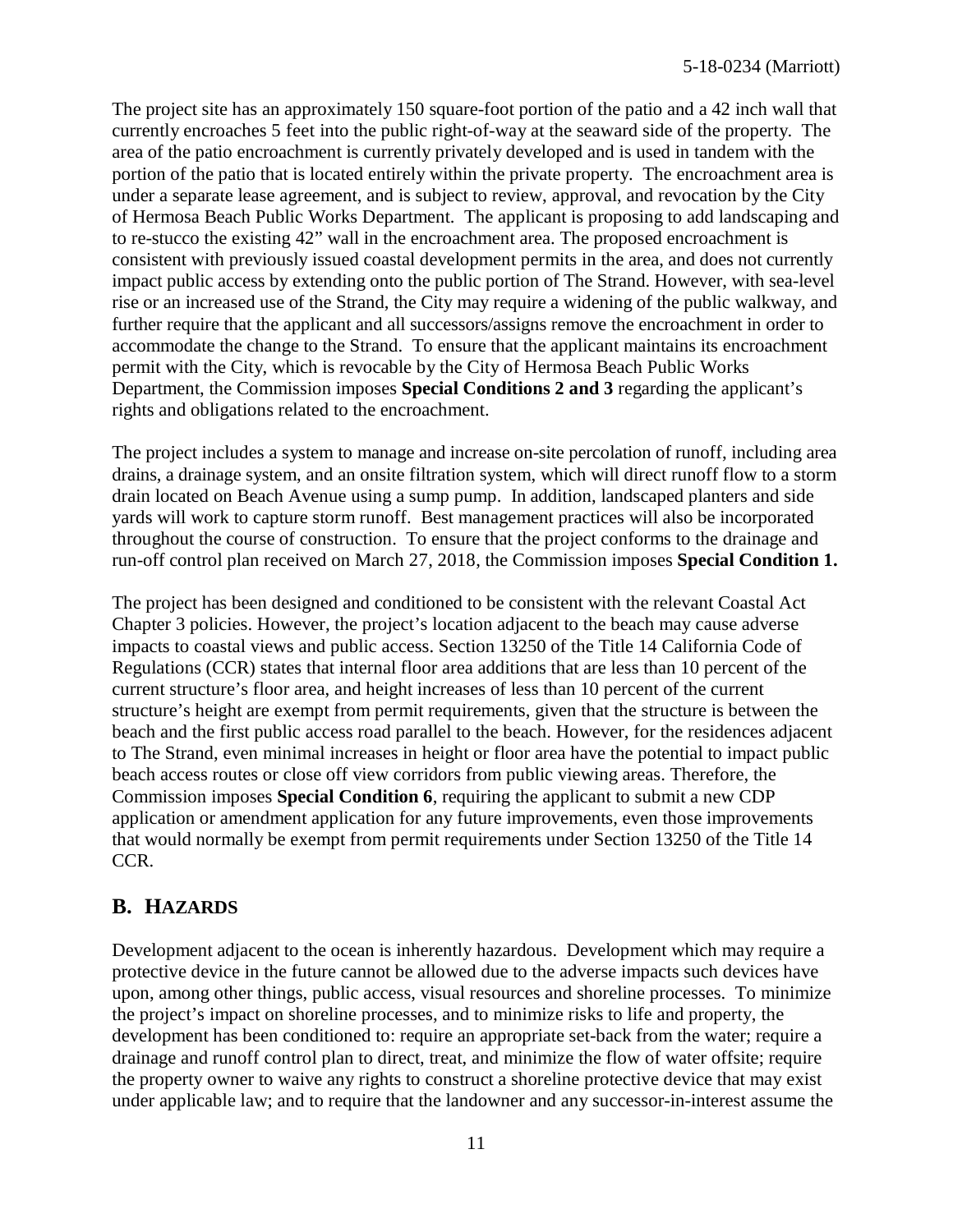risk of undertaking the development in a hazardous location. As conditioned, the Commission finds that the development conforms to the requirements of Sections 30235 and 30253 of the Coastal Act regarding the siting of development in hazardous locations.

### **C. DEVELOPMENT**

The development is located in an existing developed area and is compatible with the character and scale of the surrounding area. However, the proposed project raises concerns that future development of the project site potentially may result in a development which is not consistent with the Chapter 3 policies of the Coastal Act. To assure that future development is consistent with the Chapter 3 policies of the Coastal Act, the Commission finds that a future development condition be imposed. As conditioned the development conforms to Sections 30250 and 30251 of the Coastal Act.

### **D. PUBLIC ACCESS**

As conditioned, the proposed development will not have any new adverse impact on public access to the coast or to nearby recreational facilities. Thus, as conditioned, the proposed development conforms to Sections 30210 through 30214, Sections 30220 through 30224, and 30252 of the Coastal Act.

# **E. WATER QUALITY**

The proposed development has a potential for discharge of polluted runoff from the project site into coastal waters. The development, as proposed and as conditioned, incorporates design features to minimize the effect of construction and post-construction activities on the marine environment. These design features include, but are not limited to, one or more of the following: the appropriate management of equipment and construction materials, construction-phase erosion control measures, reduction in runoff through the use of permeable surfaces, the use of noninvasive drought tolerant vegetation to reduce and treat the runoff discharged from the site, and for the use of post-construction best management practices to minimize the project's adverse impact on coastal waters. Therefore, the Commission finds that the proposed development, as conditioned, conforms to Sections 30230 and 30231 of the Coastal Act regarding the protection of water quality to promote the biological productivity of coastal waters and to protect human health.

### **F. DEED RESTRICTION**

To ensure that any prospective future owners of the property are made aware of the applicability of the conditions of this permit, the Commission imposes a condition requiring that the property owner record a deed restriction against the property, referencing all of the above Special Conditions of this permit and imposing them as covenants, conditions and restrictions on the use and enjoyment of the Property. Thus, as conditioned, this permit ensures that any prospective future owner will receive notice of the restrictions and/or obligations imposed on the use and enjoyment of the land, including the risks of the development and/or hazards to which the site is subject, and the Commission's immunity from liability.